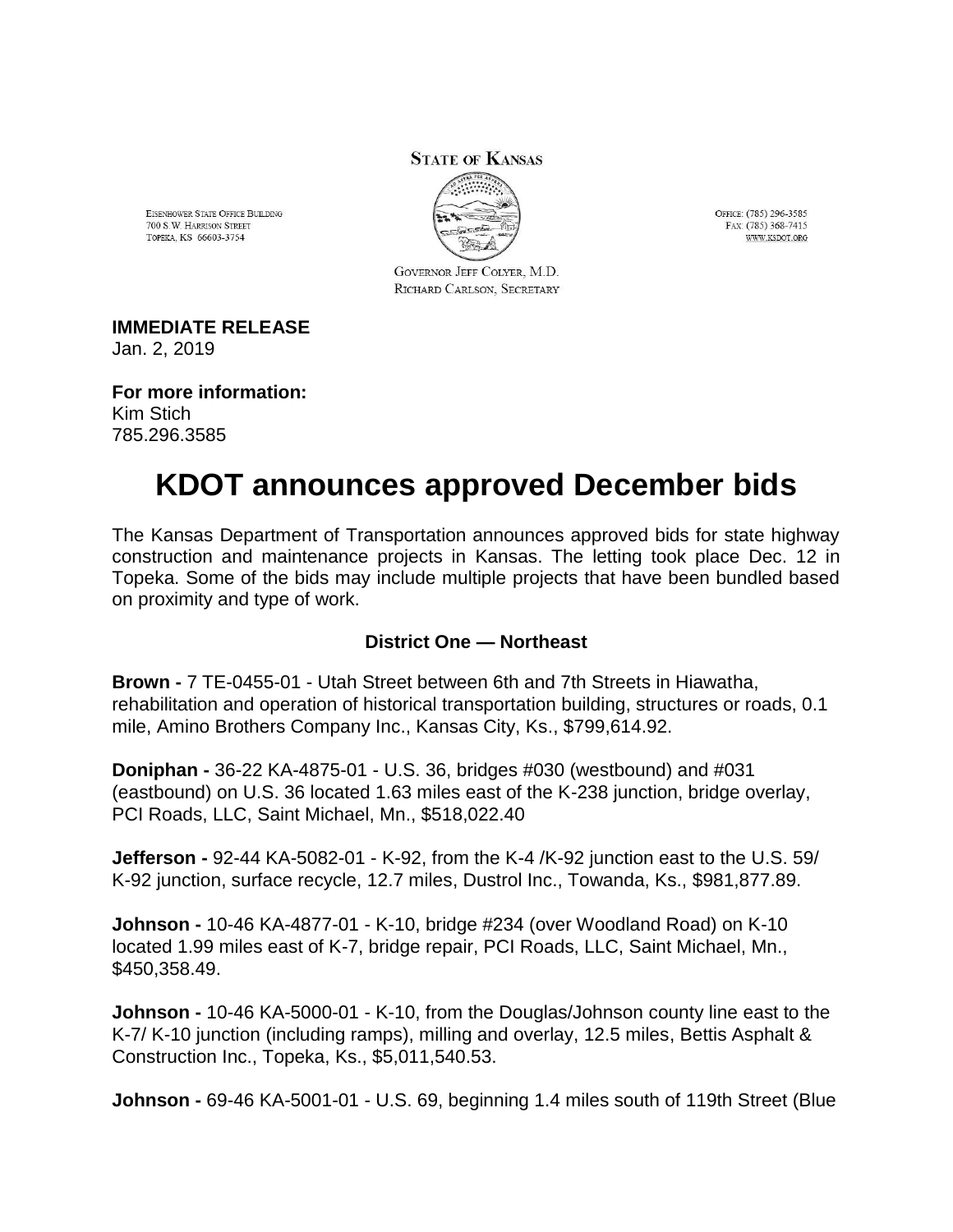Valley Split) north to the I-435/U.S. 69 junction, milling and overlay, 3.5 miles, Superior Bowen Asphalt Company LLC, Kansas City, Mo., \$2,426,762.41.

**Johnson -** 69-46 KA-5002-01 - U.S.69, beginning at 199th Street to 151st Street (plus ramps from 199th Street to 135th Street), milling and overlay, 6.0 miles, Superior Bowen Asphalt Company LLC, Kansas City, Mo., \$889,693.03.

**Lyon -** 99-56 KA-5165-01 - K-99, from the U.S. 56/ K-99 junction north to the Lyon/ Wabaunsee county line, surface recycle, 6.1 miles, Bettis Asphalt & Construction Inc., Topeka, Ks., \$466,557.09.

**Marshall -** 09-58 KA-2101-01 - K-9, bridge #021 (over Coon Creek) on K-9 located 2.3 miles east of the Washington county line, bridge replacement, Bridges Inc., Newton, Ks., \$2,649,398.94.

**Pottawatomie -** 24-75 KA-5104-01 - U.S. 24, from the 4-lane divided highway west of Wamego east to the Pottawatomie/Shawnee county line, milling and overlay, 16.2 miles, Bettis Asphalt & Construction Inc., Topeka, Ks., \$2,549,784.91.

**Shawnee -** 24-89 KA-5115-01 - U.S. 24, from 0.4 mile east of Menoken Road east 3.6 miles to the concrete surfacing, milling and overlay, 3.6 miles, Bettis Asphalt & Construction Inc., Topeka, Ks., \$1,644,141.38.

**Wabaunsee -** 99-99 KA-5103-01 - K-99, from the Lyon/ Wabaunsee county line north to the south city limits of Eskridge, surface recycle, 8.3 miles, Bettis Asphalt & Construction Inc., Topeka, Ks., \$633,236.36.

**Wyandotte -** 32-105 KA-5114-01 - K-32, beginning 450 feet west of the K-7/K-32 junction through the Turner Diagonal junction to the Union Pacific Rail Road/Kaw Drive Bridge, milling and overlay, 9.0 miles, Bettis Asphalt & Construction Inc., Topeka, Ks., \$3,118,463.17.

## **District Two — North Central**

**McPherson -** 135-59 KA-5127-01 - I-135, from 1 mile south of the I-135 /U.S. 81Alt junction north to the McPherson/ Saline county line, milling and overlay, 19.6 miles, APAC-Kansas Inc. Shears Division, Hutchinson, Ks., \$5,756,222.32.

**Republic -** 266-79 KA-4996-01 - K-266, from the U.S. 36/K-266 junction north to the end of the route, milling and overlay, 7.5 miles, APAC-Kansas Inc. Shears Division, Hutchinson, Ks., \$523,950.96.

**Republic -** 81-79 KA-5108-01 - U.S. 81, at various locations in Republic County, overlay, 19.9 miles, APAC-Kansas Inc. Shears Division, Hutchinson, Ks., \$6,674,250.71.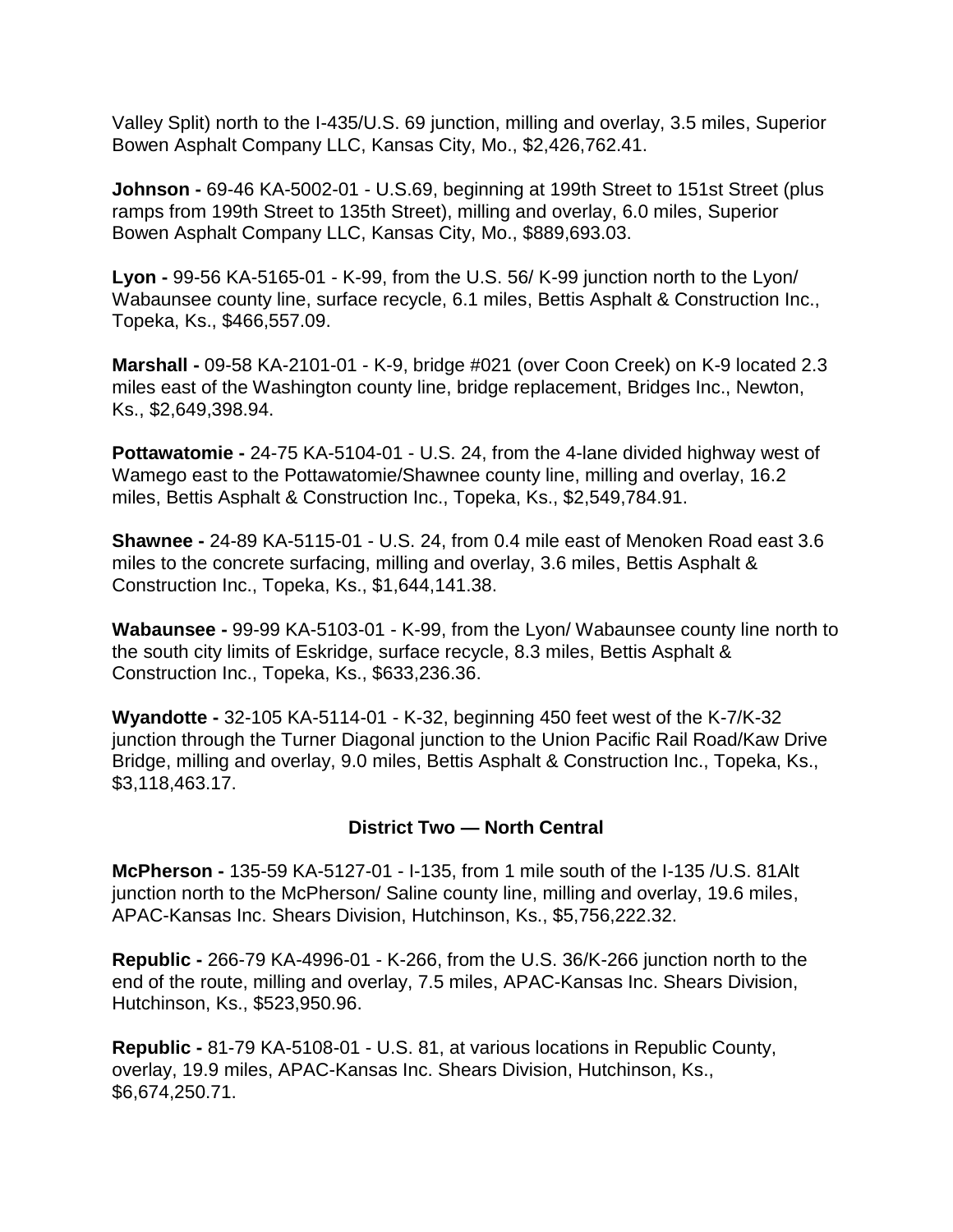**Washington -** 15-101 KA-3086-01 - K-15, bridge #024 (over Mill Creek) on K-15 located 6.6 miles north of the K-15/ K-9 junction, bridge replacement, Bridges Inc., Newton, Ks., \$3,528,834.05.

### **District Three — Northwest**

**Ellis -** 70-26 KA-4955-01 - I-70, bridge #021 on I-70 located at the U.S. 183/I-70 junction, bridge repair, PCI Roads, LLC, Saint Michael, Mn., \$299,035.76.

**Ellis -** 70-26 KA-4956-01 - I-70, bridge #004 on I-70 located at the K-247/I-70 junction, bridge repair, PCI Roads, LLC, Saint Michael, Mn., \$271,337.42.

**Ellis -** 183-26 M-0067-01 – U. S. 183, at the U.S. 183/I-70 interchange (at the Hays Subarea), stockpile bituminous material, APAC-Kansas Inc. Shears Division, Hutchinson, Ks., \$51,991.65.

**Osborne -** 24-71 KA-4958-01 - U.S. 24, bridge #005 (over the South Fork Solomon River Drainage) on U.S. 24 located 8.6 miles east of the Rooks County line, bridge repair, L & M Contractors Inc., Great Bend, Ks., \$239,426.20.

**Statewide -** 106 M-0068-01 - Locations at Phillipsburg, Norton and Stockton in District 3, Area 3, stockpile bituminous material, Venture Corporation, Great Bend, Ks., \$112,500.00.

**Statewide -** 106 M-0069-01 - Locations at Attwood, Colby and Oberlin in District 3, Area 2, stockpile bituminous material, APAC-Kansas Inc. Shears Division, Hutchinson, Ks., \$146,338.50.

**Statewide -** 106 M-0070-01 - Locations at Grainfield, Hoxie, Oakley and Sharon Springs in District 3, Area 4, stockpile bituminous material, APAC-Kansas Inc. Shears Division, Hutchinson, Ks., \$95,322.00.

#### **District Four — Southeast**

**Linn -** 239-54 KA-4601-01 - U.S. 69, from the U.S. 69 junction east to the Kansas/ Missouri state line, sealing, 5.8 miles, Dustrol Inc., Towanda, Ks., \$489,422.22.

**Linn -** 69-54 KA-5102-01 - U.S. 69, beginning 3.5 miles north of the south K-52/U.S. 69 junction north to North Sugar Creek bridge, overlay, 8.0 miles, Bettis Asphalt & Construction Inc., Topeka, Ks., \$5,191,871.63.

**Montgomery -** 75-63 KA-5107-01 - U.S. 75, beginning at the north Caney city limits north to the west Independence city limits, milling and overlay, 20.6 miles, APAC-Kansas Inc. Shears Division, Hutchinson, Ks., \$3,299,440.90.